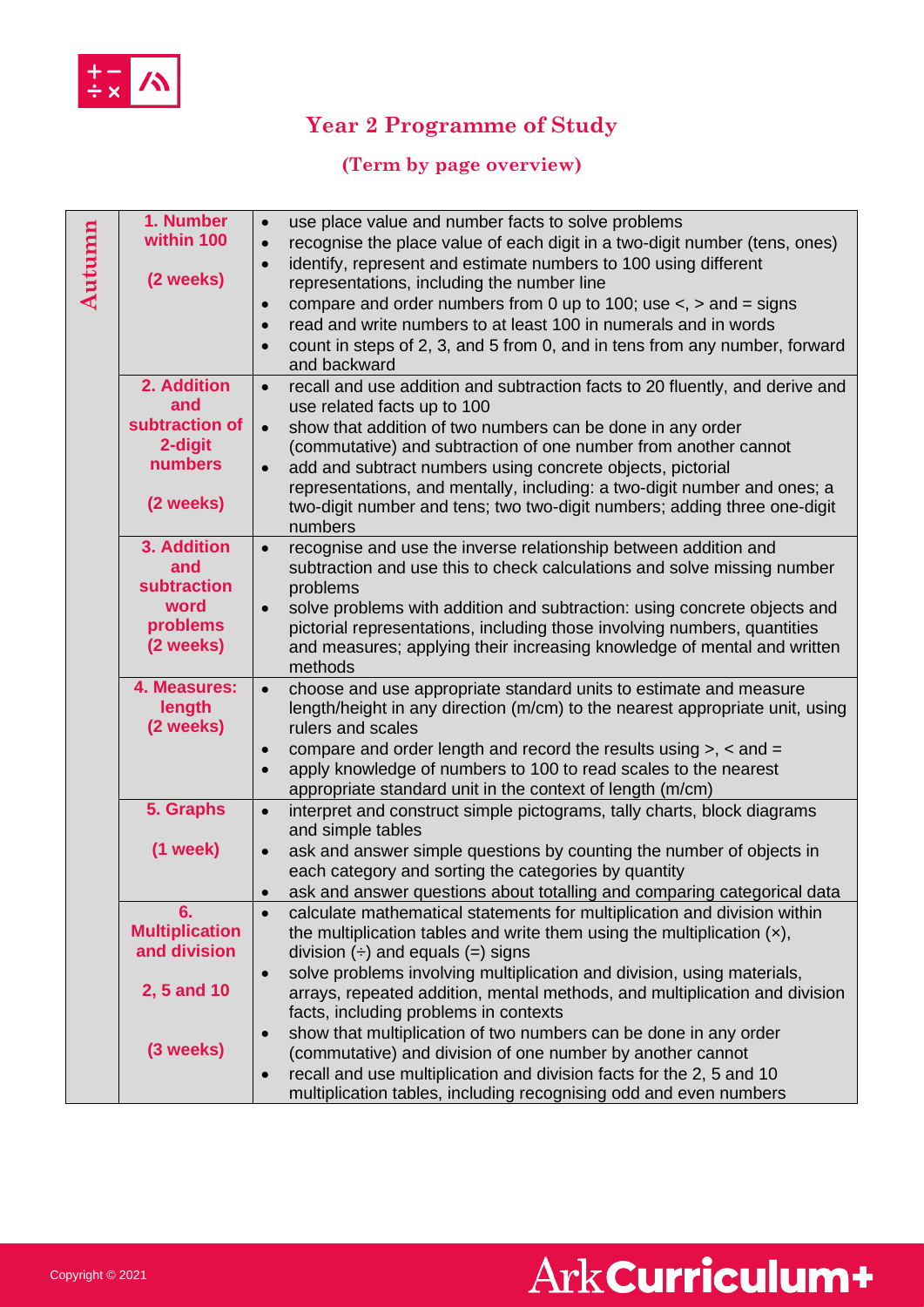

## **Year 2 Programme of Study**

### **(Term by page overview)**

| Spring | 7. Time<br>(2 weeks)              | tell and write the time to five minutes, including quarter past/to the hour<br>$\bullet$<br>and draw the hands on a clock face to show these times<br>know the number of minutes in an hour and the number of hours in a day<br>$\bullet$<br>compare and sequence intervals of time<br>$\bullet$ |
|--------|-----------------------------------|--------------------------------------------------------------------------------------------------------------------------------------------------------------------------------------------------------------------------------------------------------------------------------------------------|
|        | <b>8. Fractions</b><br>(2 weeks)  | recognise, find, name and write fractions $\frac{1}{3}$ , $\frac{1}{4}$ , $\frac{2}{4}$ and $\frac{3}{4}$ of a length, shape,<br>$\bullet$<br>set of objects or quantity<br>write simple fractions for example, $\frac{1}{2}$ of 6 = 3<br>٠                                                      |
|        |                                   | recognise the equivalence of $\frac{2}{4}$ and $\frac{1}{2}$<br>$\bullet$                                                                                                                                                                                                                        |
|        | 9. Addition<br>and<br>subtraction | recall and use addition and subtraction facts to 20 fluently, and derive and<br>$\bullet$<br>use related facts up to 100<br>show that addition of two numbers can be done in any order<br>$\bullet$                                                                                              |
|        | of 2-digit<br>numbers             | (commutative) and subtraction of one number from another cannot<br>add and subtract numbers using concrete objects, pictorial<br>$\bullet$                                                                                                                                                       |
|        | (regrouping<br>and<br>adjusting)  | representations, and mentally, including: a two-digit number and ones; a<br>two-digit number and tens; two two-digit numbers; adding three one-digit<br>numbers                                                                                                                                  |
|        | (2 weeks)                         | solve problems with addition and subtraction: using concrete objects and<br>$\bullet$<br>pictorial representations, including those involving numbers, quantities and<br>measures; applying their increasing knowledge of mental and written<br>methods                                          |
|        | 10. Money                         | recognise and use symbols for pounds $(E)$ and pence $(p)$ ; combine<br>$\bullet$<br>amounts to make a particular value<br>find different combinations of coins that equal the same amounts of money<br>$\bullet$                                                                                |
|        | (2 weeks)                         | solve simple problems in a practical context involving addition and<br>$\bullet$<br>subtraction of money of the same unit, including giving change                                                                                                                                               |
|        | 11. Faces,<br>shapes and          | identify and describe the properties of 3-D shapes, including the number of<br>$\bullet$<br>edges, vertices and faces                                                                                                                                                                            |
|        | patterns;<br>lines and            | identify 2-D shapes on the surface of 3-D shapes, [for example, a circle on<br>$\bullet$<br>a cylinder and a triangle on a pyramid]                                                                                                                                                              |
|        | turns                             | identify and describe the properties of 2-D shapes, including the number of<br>$\bullet$<br>sides and line symmetry in a vertical line                                                                                                                                                           |
|        | (3 weeks)                         | compare and sort common 2-D and 3-D shapes and everyday objects<br>$\bullet$<br>order and arrange combinations of mathematical objects in patterns and<br>$\bullet$<br>sequences                                                                                                                 |
|        |                                   | use mathematical vocabulary to describe position, direction and<br>٠<br>movement, including movement in a straight line and distinguishing<br>between rotation as a turn and in terms of right angles for quarter, half and<br>three-quarter turns (clockwise and anticlockwise)                 |